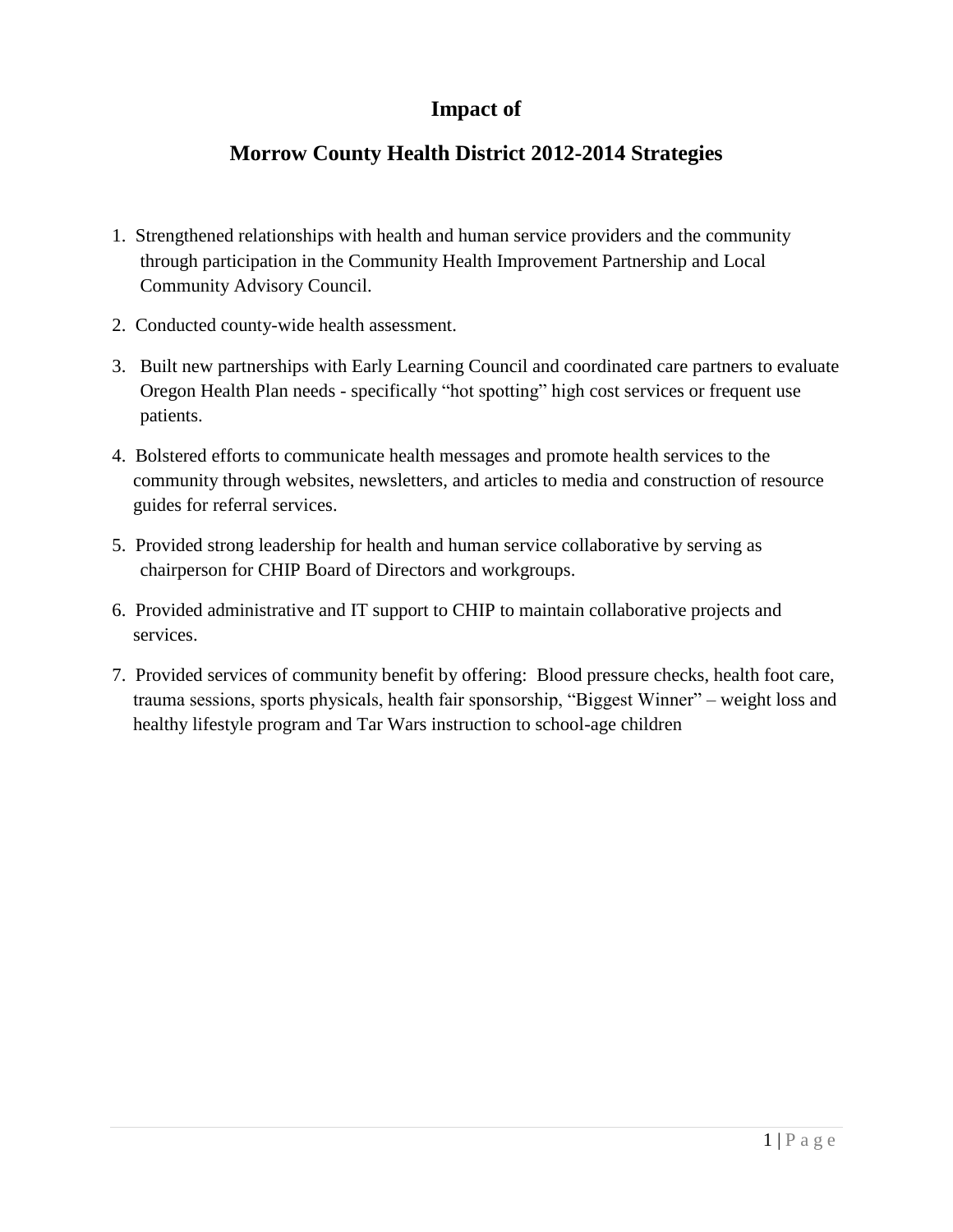## **Health Resources**

| <b>Identified Need</b>                                                                        | <b>Morrow County Health</b>                                                                                               | <b>Impact or Outcome</b>                                                                                                                                              |
|-----------------------------------------------------------------------------------------------|---------------------------------------------------------------------------------------------------------------------------|-----------------------------------------------------------------------------------------------------------------------------------------------------------------------|
|                                                                                               | <b>District Strategy</b>                                                                                                  |                                                                                                                                                                       |
| 1. Urgent Care or<br><b>Extended Hours of</b><br>Care                                         | Examine access needs for<br>primary medical care                                                                          | Extended hours of operation at<br>Irrigon Medical Clinic on Monday<br>evenings until 7:00 p.m.                                                                        |
| 2. Improve<br>communication and<br>coordination among<br>health organizations,<br>and improve | Participate in county-wide<br>collaborative for health<br>assessment, planning and<br>implementation of programs          | Participated with CHIP to examine<br>data and information                                                                                                             |
| communication<br>between health care<br>providers and the<br>community                        | Provide start-up funding to<br>the CHIP to employ a<br>community development<br>coordinator and<br>administrative support | Provided start-up funding to the<br>CHIP to employ a community<br>development coordinator and<br>administrative support                                               |
|                                                                                               |                                                                                                                           | Served as appointed member of Local<br>Community Advisory Council to<br><b>Eastern Oregon Coordinated Care</b><br>Organization                                        |
|                                                                                               |                                                                                                                           | Evaluated the health needs of Oregon<br>Health Plan (OHP) enrollees being<br>served by the Eastern Oregon<br>Coordinated Care Organization in<br><b>Morrow County</b> |
|                                                                                               |                                                                                                                           | Participated in community focus<br>groups to gather input on perceived<br>health status and health resource<br>needs                                                  |
|                                                                                               |                                                                                                                           | Improved coordination of health care<br>services and increased access to OHP<br>enrollees through collaboration with<br><b>Community Advisory Council</b>             |
|                                                                                               |                                                                                                                           | Partnered with health and social<br>service providers to "hotspot" and<br>form a coordinated system of care                                                           |
|                                                                                               |                                                                                                                           |                                                                                                                                                                       |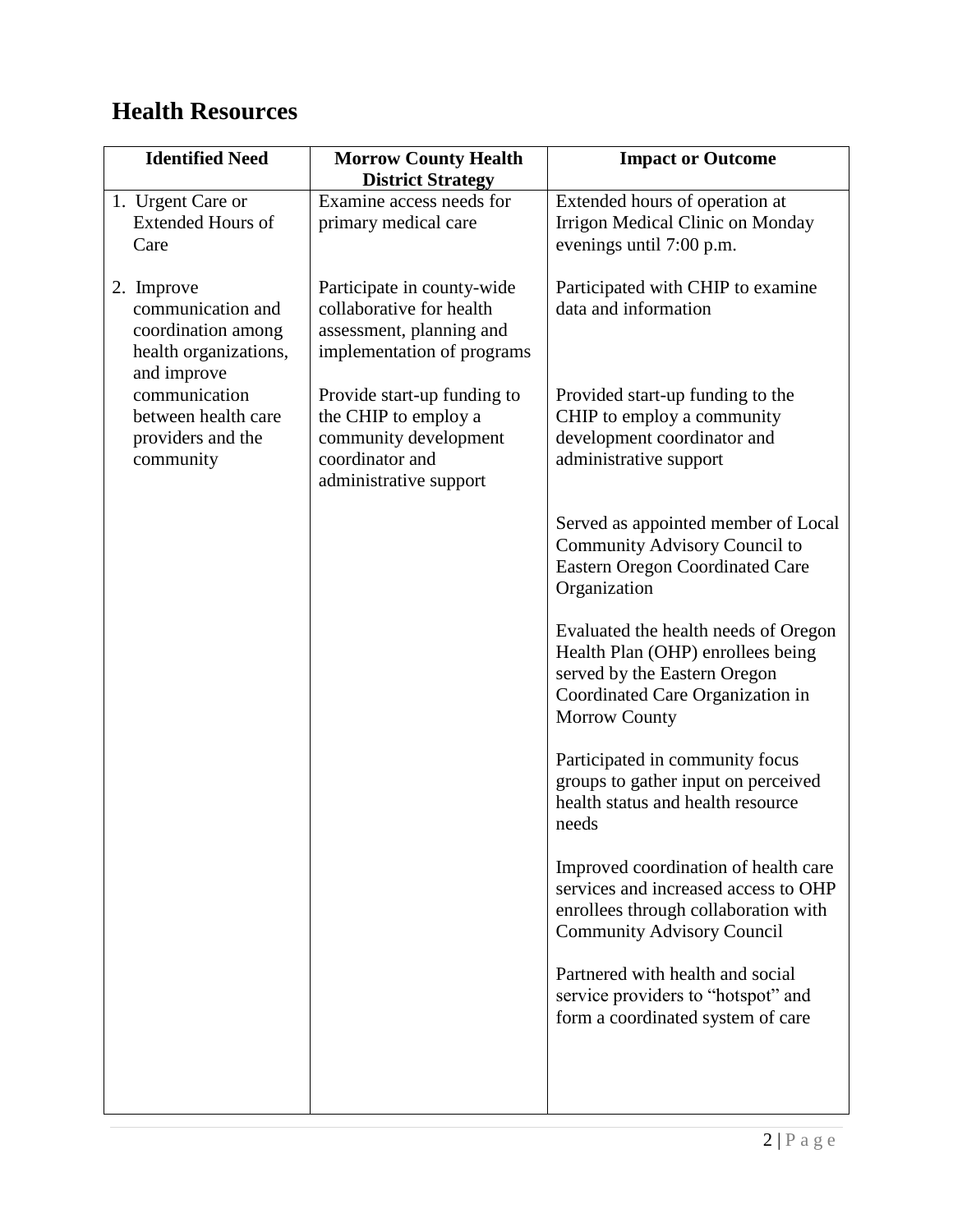| <b>Identified Need</b>               | <b>Morrow County Health</b><br><b>District Strategy</b> | <b>Impact or Outcome</b>                                              |
|--------------------------------------|---------------------------------------------------------|-----------------------------------------------------------------------|
| 2. Improve                           | Provided IT support and                                 | Provided IT support and equipment                                     |
| communication and                    | equipment                                               |                                                                       |
| coordination among                   |                                                         | Assisted with creation of the CHIP                                    |
| health organizations,                |                                                         | website                                                               |
| and improve                          |                                                         |                                                                       |
| communication<br>between health care |                                                         | Assisted with updating Umatilla/                                      |
| providers and the                    |                                                         | Morrow Community Resource Guide<br>and creating two-page "quick look" |
| community continued                  |                                                         | telephone guide                                                       |
|                                      |                                                         |                                                                       |
|                                      |                                                         | Participated with CHIP in                                             |
|                                      |                                                         | development of statewide 211                                          |
|                                      |                                                         | telephone and internet-based info                                     |
|                                      |                                                         | referral service for Morrow County                                    |
|                                      | Serve as community liaison                              | Served as community liaison to the                                    |
|                                      | to the Office of Rural Health                           | <b>Office of Rural Health</b>                                         |
|                                      |                                                         |                                                                       |
|                                      | Serve as the fiscal agent for                           | Served as the fiscal agent for the                                    |
|                                      | the CHIP                                                | <b>CHIP</b>                                                           |
|                                      | <b>Employ/contract CHIP</b>                             | <b>Employed/contracted CHIP Director</b>                              |
|                                      | Director                                                |                                                                       |
|                                      | MCHD CEO serves as                                      | MCHD CEO served as Chairperson                                        |
|                                      | Chairperson of CHIP Board                               | of CHIP Board of Directors                                            |
|                                      | of Directors                                            |                                                                       |
|                                      |                                                         | MCHD CEO served as Chairperson                                        |
|                                      |                                                         | of Communication and Coordination                                     |
|                                      |                                                         | Workgroup                                                             |
|                                      |                                                         | <b>Encouraged MCHD staff</b>                                          |
|                                      |                                                         | participation in CHIP activities                                      |
|                                      |                                                         |                                                                       |
|                                      |                                                         | Provided meeting space for 12 CHIP                                    |
|                                      |                                                         | and other health related meetings                                     |
|                                      |                                                         | Published county-wide MCHD                                            |
|                                      |                                                         | Newsletter                                                            |
|                                      |                                                         |                                                                       |
|                                      |                                                         | Updated MCHD website with service                                     |
|                                      |                                                         | and clinical information                                              |
|                                      |                                                         |                                                                       |
|                                      |                                                         |                                                                       |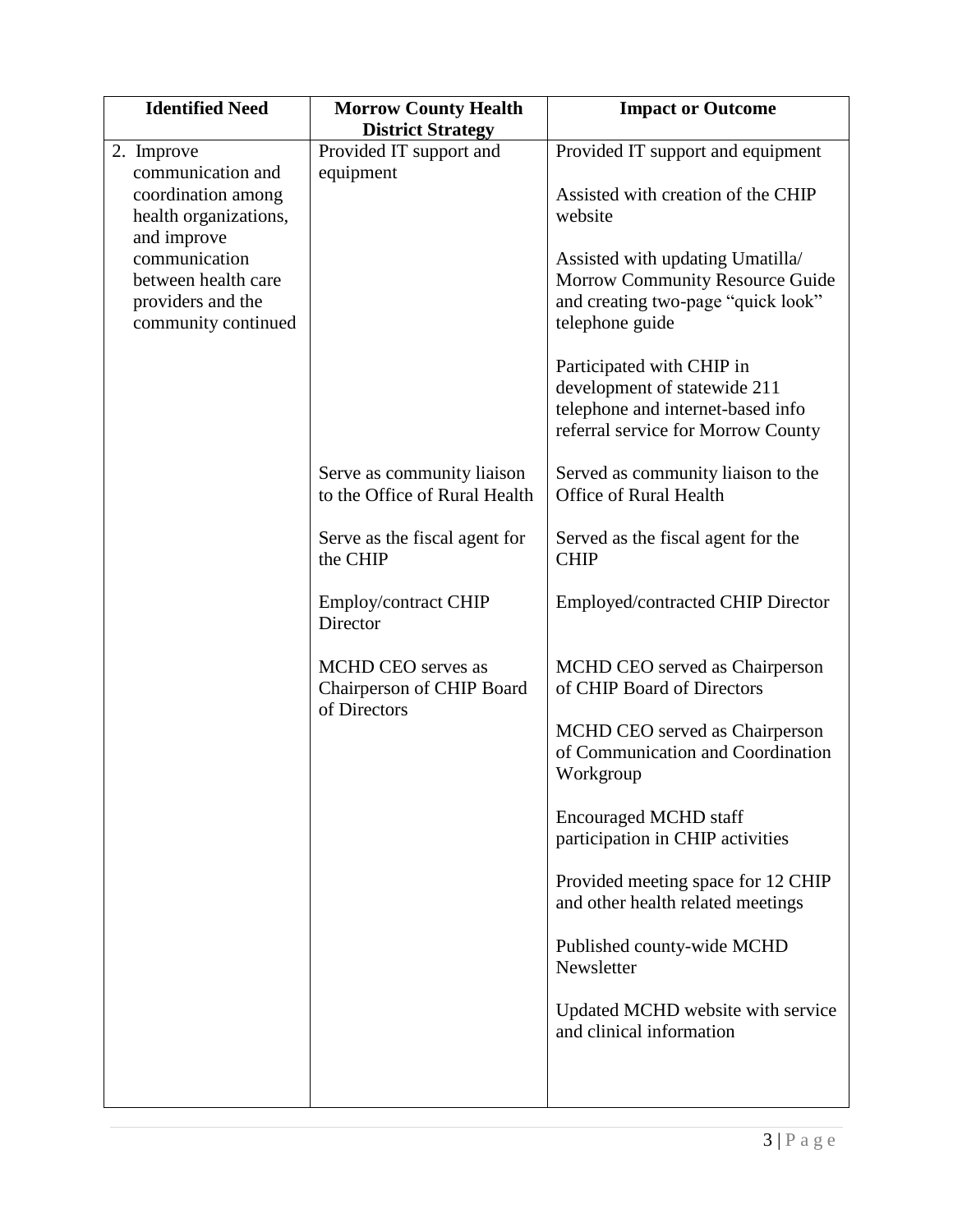| <b>Identified Need</b>                                                           | <b>Morrow County Health</b><br><b>District Strategy</b>                                                                                                                                                                                                                 | <b>Impact or Outcome</b>                                                                                                                                                                                                                                                                                                                                                   |
|----------------------------------------------------------------------------------|-------------------------------------------------------------------------------------------------------------------------------------------------------------------------------------------------------------------------------------------------------------------------|----------------------------------------------------------------------------------------------------------------------------------------------------------------------------------------------------------------------------------------------------------------------------------------------------------------------------------------------------------------------------|
| 3. Construct North<br><b>Morrow County</b><br><b>Assisted Living</b><br>Facility | Provide consultation on<br>development of the facility if<br>a local exploratory<br>committee is convened                                                                                                                                                               | The exploratory committee never<br>convened, therefore no action was<br>taken                                                                                                                                                                                                                                                                                              |
| 4. Employ a School<br><b>Nurse</b>                                               | As this need is beyond the<br>scope of MCHD, collaborate<br>with the Morrow County<br><b>Public Health Department</b><br>and Morrow County School<br>District who have lead roles<br>in determining feasibility                                                         | Served as the medical sponsor to<br>develop a student/community health<br>center working in collaboration with<br>the Morrow County Public Health<br>Department, local dental and<br>behavioral health providers, Ione<br><b>Community School and Oregon</b><br>Health Authority to plan and provide<br>services to Ione Community School<br>students and the city of Ione |
| 5. Transportation                                                                | No action will be taken at<br>this time as this is beyond<br>the current scope of the<br>MCHD, but collaboration<br>will occur with the Morrow<br><b>County Transportation</b><br>Committee, the lead<br>organization, if needed                                        | No direct action was taken as this<br>was beyond the scope of the<br>MCHD, but the Morrow County<br>Transportation Committee, the lead<br>organization, convened in 2015 to<br>assess transportation needs in<br>partnership with Oregon Department<br>of Transportation                                                                                                   |
| 6. Mobile Dental<br>Van/Oral Health Care<br>Access                               | No action will be taken at<br>this time as this is beyond<br>the current scope of the<br>MCHD, but collaboration<br>will occur with the Morrow<br><b>County Public Health</b><br>Department and local dental<br>service providers, the lead<br>organizations, if needed | Collaborated with Advantage Dental<br>to examine oral health needs of<br>Morrow County through the LCAC<br>and partnered to plan and provide<br>services through Ione student and<br>community clinic                                                                                                                                                                      |
| 7. Employ Services of<br><b>Visiting Specialists</b><br>continued                | Provide cardiology services<br>through a contracted<br>arrangement                                                                                                                                                                                                      | Continued to provide cardiology<br>services through a contracted<br>arrangement                                                                                                                                                                                                                                                                                            |
|                                                                                  | Evaluate recruitment needs<br>and pursue other specialists<br>as needed                                                                                                                                                                                                 | Continued to evaluate recruitment<br>needs and pursue other specialists as<br>needed                                                                                                                                                                                                                                                                                       |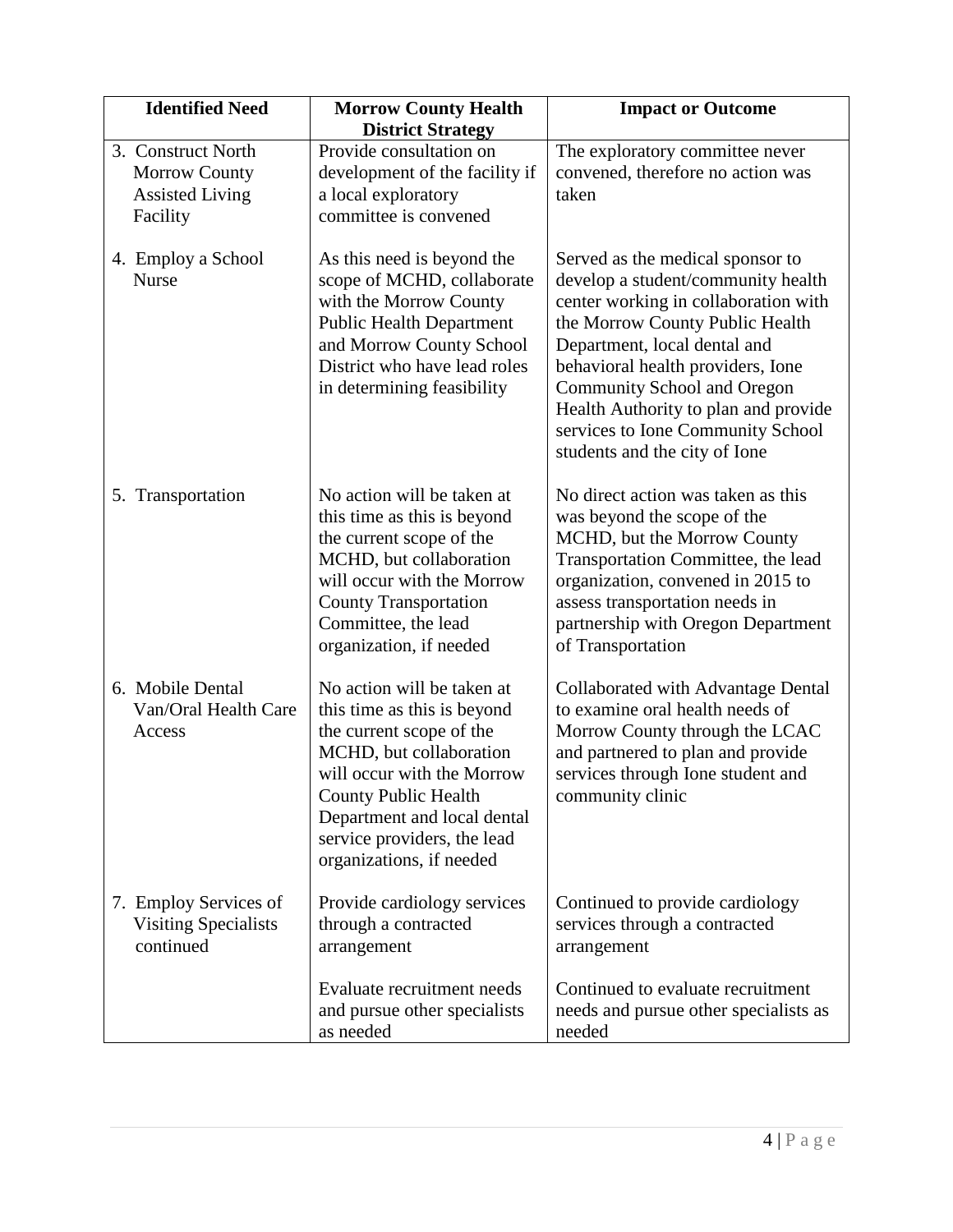## **Health Status**

| <b>Identified Need</b> | <b>Morrow County Health</b>                    | <b>Impact or Outcome Evaluation</b>                                    |
|------------------------|------------------------------------------------|------------------------------------------------------------------------|
| 1. Provide education   | <b>District Strategy</b>                       |                                                                        |
| and programs to        | Provide community<br>education by contributing | Provided community education by<br>contributing articles to local news |
| promote healthy        | articles to local news media                   | media                                                                  |
| lifestyles and         |                                                |                                                                        |
| prevention of disease  | Provide health information                     | Provided health information through                                    |
|                        | through the MCHD                               | the MCHD newsletter to every                                           |
|                        | newsletter to every                            | household in Morrow County                                             |
|                        | household in Morrow                            |                                                                        |
|                        | County                                         |                                                                        |
|                        |                                                |                                                                        |
|                        | Help create social and                         | Created social and physical                                            |
|                        | physical environments for                      | environments for MCHD staff that                                       |
|                        | MCHD staff that support                        | supported healthy living and ensured                                   |
|                        | healthy living and ensure that                 | that healthy choices were easy and                                     |
|                        | healthy choices are easy and                   | accessible through the MCHD                                            |
|                        | accessible through the                         | <b>Employee Wellness Program</b>                                       |
|                        | <b>MCHD</b> Employee Wellness                  |                                                                        |
|                        | Program                                        |                                                                        |
|                        | Provide free community                         | Provided 920 free community blood                                      |
|                        | blood pressure testing                         | pressure screenings                                                    |
|                        |                                                |                                                                        |
|                        | Provide free sports physicals                  | Provided 438 free sports physicals for                                 |
|                        | for athletes                                   | athletes                                                               |
|                        |                                                |                                                                        |
|                        | Provide trauma nurse "Talk                     | Provided trauma nurse "Talk Tough"                                     |
|                        | Tough" sessions in all                         | sessions in all Morrow County                                          |
|                        | Morrow County schools                          | schools                                                                |
|                        | Sponsor and participate in                     | Sponsored and participated in health                                   |
|                        | health fairs                                   | fairs at Heppner Elementary School                                     |
|                        |                                                | and National EMS Night Out                                             |
|                        |                                                |                                                                        |
|                        | Support "Cooking Matters"                      | Provided event promotion, staff                                        |
|                        | - a 6-week healthy and                         | support and meeting space                                              |
|                        | affordable meal preparation                    | for "Cooking Matters" Heppner                                          |
|                        | course                                         | session                                                                |
|                        |                                                |                                                                        |
|                        |                                                |                                                                        |
|                        |                                                |                                                                        |
|                        |                                                |                                                                        |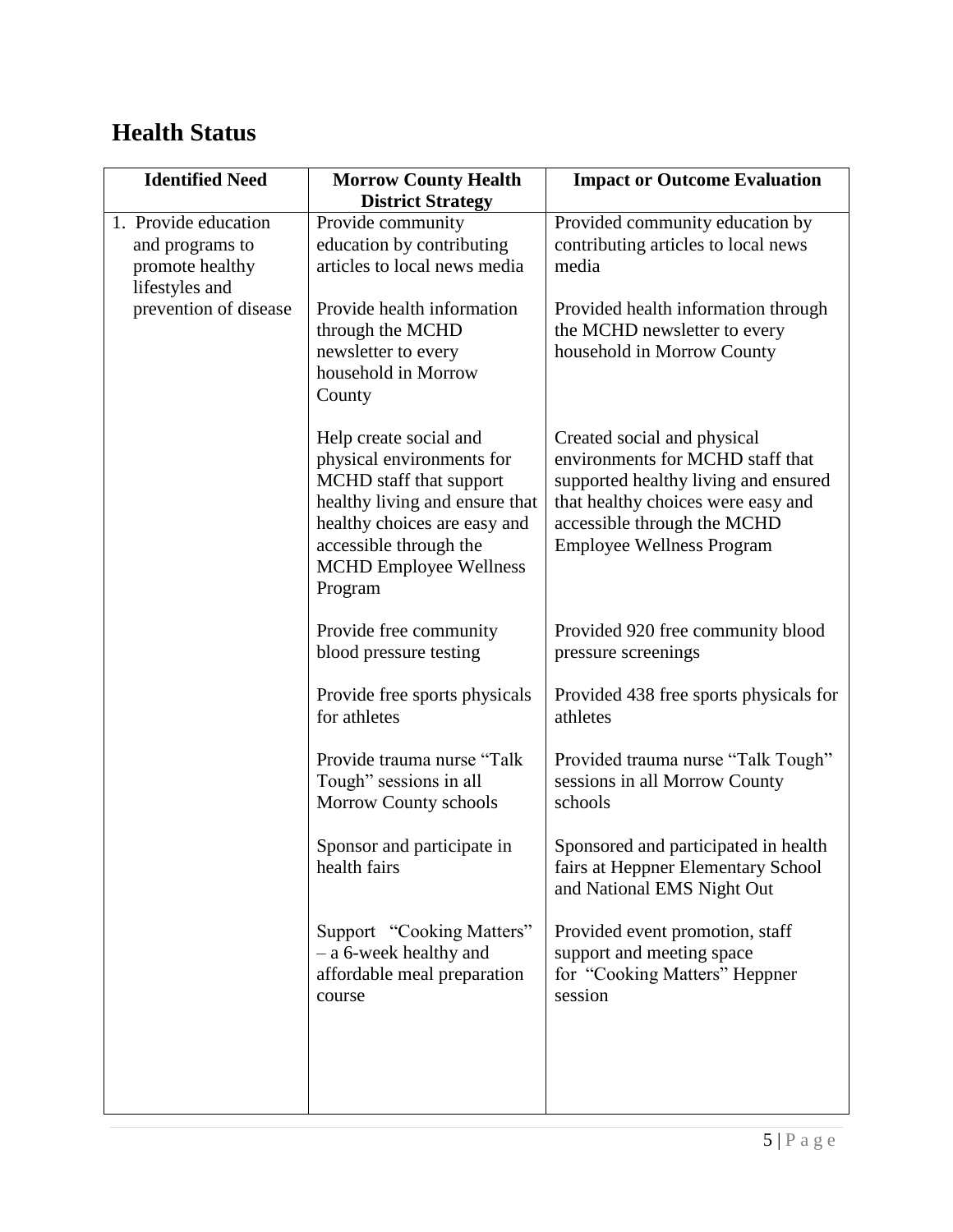| <b>Identified Need</b>                                                       | <b>Morrow County Health</b>                                                                                     | <b>Impact or Outcome Evaluation</b>                                                                                                                                                                                                                                                                                                                                                                                                                                                                                                                                                                                                                                                 |
|------------------------------------------------------------------------------|-----------------------------------------------------------------------------------------------------------------|-------------------------------------------------------------------------------------------------------------------------------------------------------------------------------------------------------------------------------------------------------------------------------------------------------------------------------------------------------------------------------------------------------------------------------------------------------------------------------------------------------------------------------------------------------------------------------------------------------------------------------------------------------------------------------------|
| 1. Provide education<br>and programs to<br>promote healthy<br>lifestyles and | <b>District Strategy</b><br>Contingent upon funding,<br>support "Living Well<br>Morrow County"                  | Resource constraint – only partial<br>funding was secured.                                                                                                                                                                                                                                                                                                                                                                                                                                                                                                                                                                                                                          |
| prevention of disease<br>cont.                                               | Support development of<br><b>Student Health Advisory</b><br>Council Workgroup (SHAC)                            | Supported development of Student<br><b>Health Advisory Council Workgroup</b><br>(SHAC) by providing education and<br>resources to strengthened the<br>understanding and impact of school<br>wellness policies that increase<br>physical activity, improve nutrition<br>quality of foods and beverages<br>available in schools, and address<br>tobacco use on school grounds<br>Created an interdisciplinary team in<br>partnership with health and human<br>service providers and Morrow County<br>schools to provide "wraparound"<br>services and case management or<br>referral to women and families.<br>Serving over eighty families<br>throughout October 2014 - April<br>2015 |
|                                                                              | <b>Support Morrow County</b><br><b>Biggest Winner Weight Loss</b><br>Challenge and Healthy<br>Lifestyle Program | Partnership created Biggest Winner<br>Weight Loss Challenge and Healthy<br>Lifestyle Program<br>Supported MCHD physician<br>involvement in planning, instructing<br>and evaluating program, employee<br>participation and free lab testing to all<br>participants                                                                                                                                                                                                                                                                                                                                                                                                                   |
| 2. Physical Activity and<br><b>Fitness Infrastructure</b>                    | <b>Support Morrow County</b><br><b>Biggest Winner Weight Loss</b><br>Challenge and Healthy<br>Lifestyle Program | Supported MCHD physician<br>involvement in planning, instructing<br>and evaluating program and<br>employee participation                                                                                                                                                                                                                                                                                                                                                                                                                                                                                                                                                            |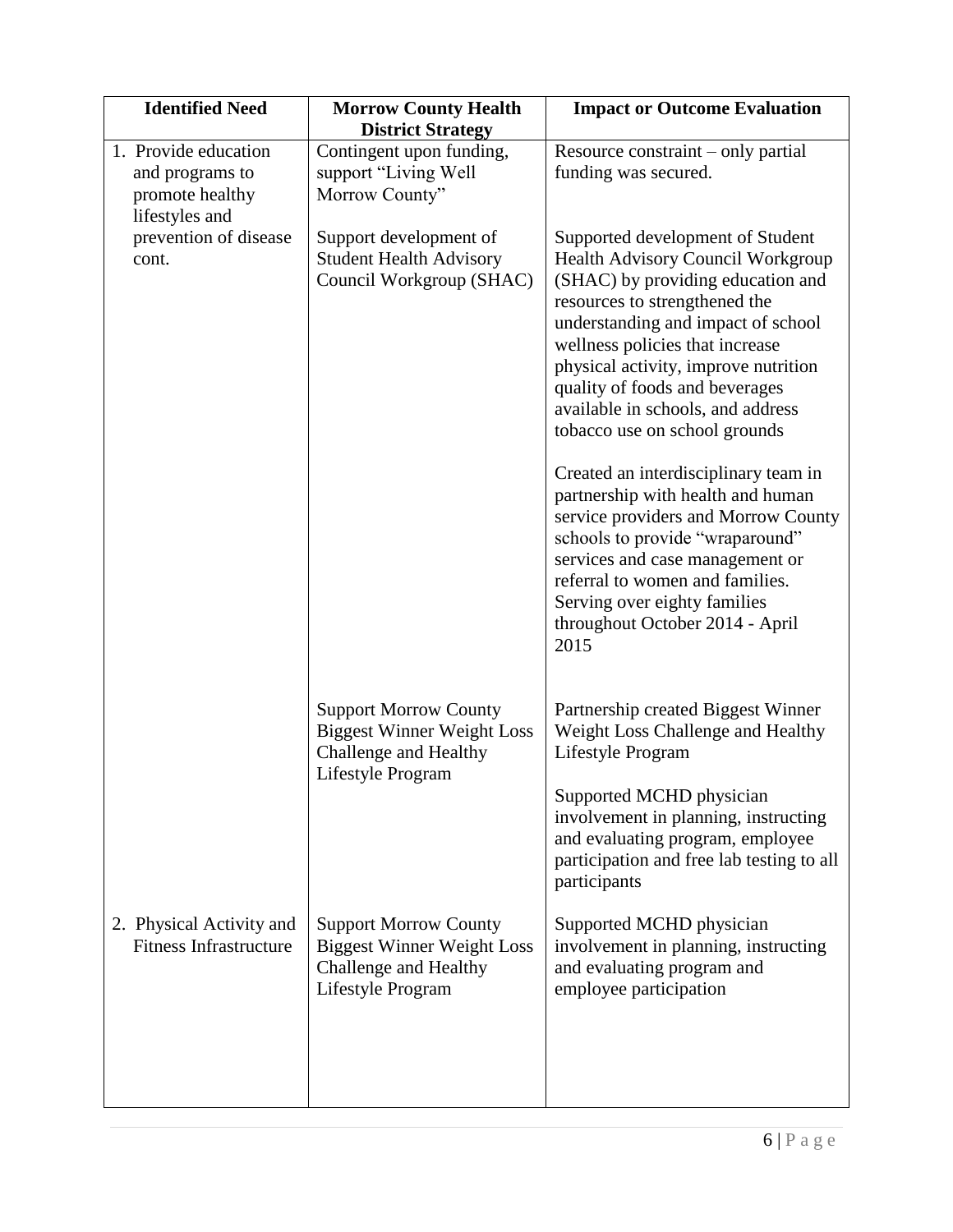| <b>Identified Need</b>                                                 | <b>Morrow County Health</b><br><b>District Strategy</b>                                                                                                                                              | <b>Impact or Outcome Evaluation</b>                                                        |
|------------------------------------------------------------------------|------------------------------------------------------------------------------------------------------------------------------------------------------------------------------------------------------|--------------------------------------------------------------------------------------------|
| 2. Physical Activity and<br><b>Fitness Infrastructure</b><br>continued | As this is beyond the scope<br>of MCHD, partner with<br>community organizations<br>and local business to<br>promote the "built<br>environment" and<br>community design to support<br>active living   | No action initiated by community<br>workgroup                                              |
|                                                                        | Provide administrative<br>support and liability<br>insurance coverage for<br>fitness classes                                                                                                         | Provided administrative support and<br>liability insurance coverage for<br>fitness classes |
|                                                                        | Sponsor "Rolling Hills Run,"<br>annual community fitness<br>event                                                                                                                                    | Sponsored "Rolling Hills Run"                                                              |
| 3. Alcohol/Drugs/<br>Tobacco                                           | MCHD physicians provide<br>"Tar Wars" instruction to<br>school-age children                                                                                                                          | MCHD physicians provided "Tar<br>Wars" instruction to school-age<br>children               |
|                                                                        | Provide occasional tobacco<br>cessation classes planned in<br>conjunction with Morrow<br><b>County Public Health</b><br>Department                                                                   | Due to resource constraints, there<br>were no classes were jointly<br>scheduled            |
| 4. Prenatal Care<br>5. Diabetes                                        | <b>Referrals from Morrow</b><br><b>County Health District</b><br>Clinics to OB/GYN are<br>provided to pre-pregnancy<br>and expectant mothers as<br>obstetrical services are not<br>available locally | Referrals to OB/GYN were made to<br>pre-pregnancy and expectant mothers                    |
|                                                                        | Provide subsidized healthy<br>foot care clinics                                                                                                                                                      | Provided 363 subsidized healthy foot<br>care clinics                                       |
|                                                                        | Pursue contract services with<br><b>Certified Diabetes Educator</b>                                                                                                                                  | Pursued contract services with<br><b>Certified Diabetes Educator</b>                       |
| 6. Safe Water                                                          | Stay informed and abreast of<br>local water quality issues                                                                                                                                           | No water quality issues were<br>presented to CHIP, LCAC or MCHD                            |